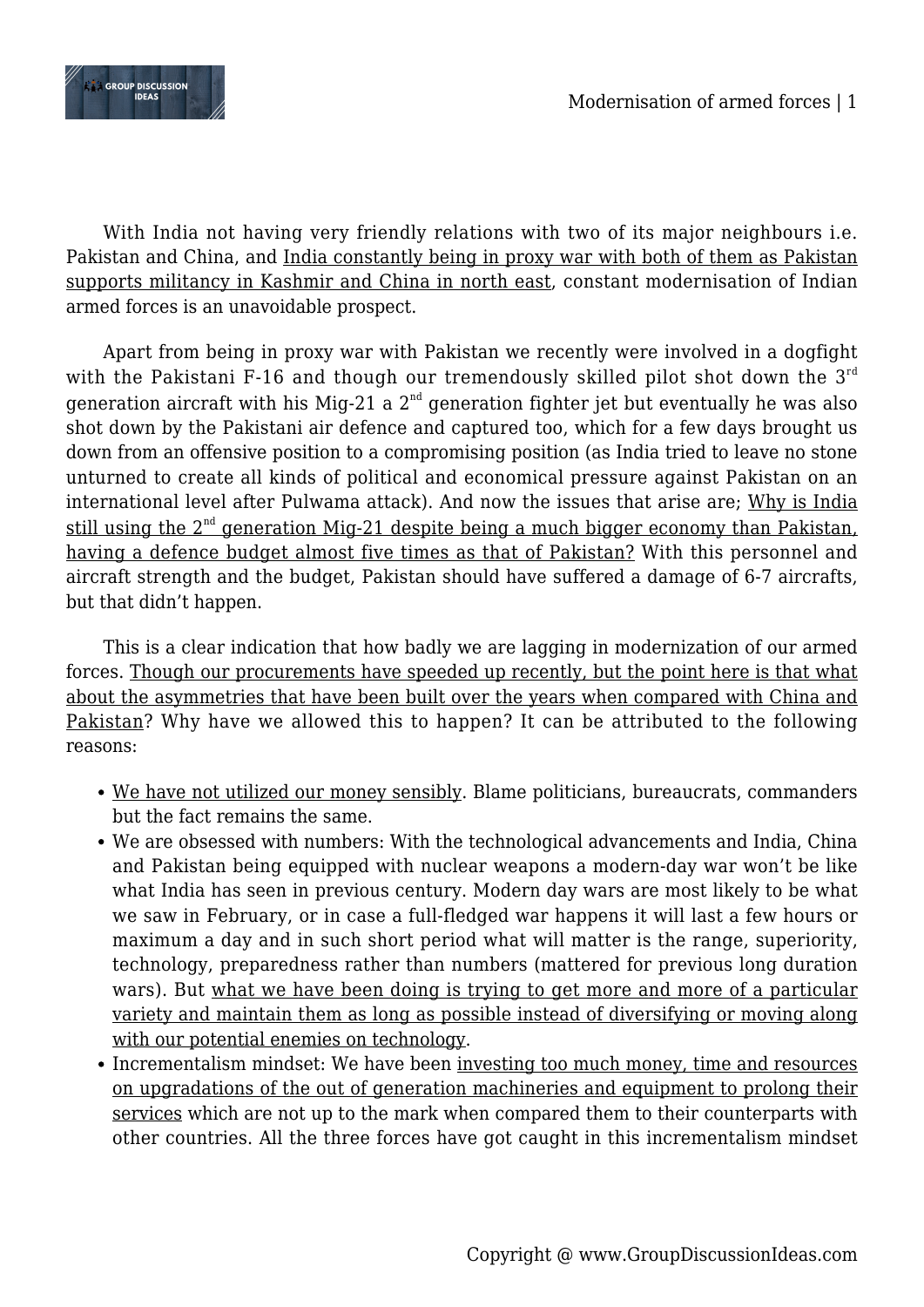

and they need to come out of it soon.

- Figuring out the needs: Why are we still using WW-2 era sniper rifles (Pakistani sniper rifles outrange our rifles), 1950's L/70 anti-aircraft guns? These should have been sorted out first as compared to tanks which are not as likely to be used nowadays as the sniper rifles (skirmishes at the LOC) or the anti-aircraft guns. We should be aware of the changing dynamics and strategize our procurements, placements according to where we are most likely to use force. Apart from the rifles and AAGs we essentially require AEW&C aircrafts, radars, drones, night vision goggles, bomb disposal robots, BVR missiles.
- Poor performances of defence PSUs, making India the largest importer of defence products. Which mostly results in India buying the old technology or second hand machineries, other countries are reluctant in transferring the latest technologies or providing us with their latest developments, loss of money, time lag etc. The new developments by them are mostly deficient compared to their latest counterparts.

## **Conclusion :-**

In the light of above-mentioned points, we can infer that the modernisation process of the Indian armed forces has to be faster and aligned with the present requirements. Though indigenous development is on the right track but it has to speed up and catch up with the newest technologies.

The government has made several significant deals recently like that of S-400 surface to air missile system, Apache and Chinook helicopters for the IAF and M 60R Seahawk for the Indian navy, AK-203 rifles for the Indian army and many more, but it takes years for these deals to complete and till then our highly skilled, one of the best forces in the world in terms of skills, tactics, willpower will have to use whatever they have with them and it is commendable that they are doing their job outstandingly well irrespective of the conditions and the weapons they have.

## **Your Turn…**

What is your opinion on this topic? Express your thoughts in the comment section below. Subscribe to our blog to read answers to trending GD topics.

*Image source : [Wikimedia Commons](https://en.wikipedia.org/wiki/File:Sheeju_mig21.JPG)*